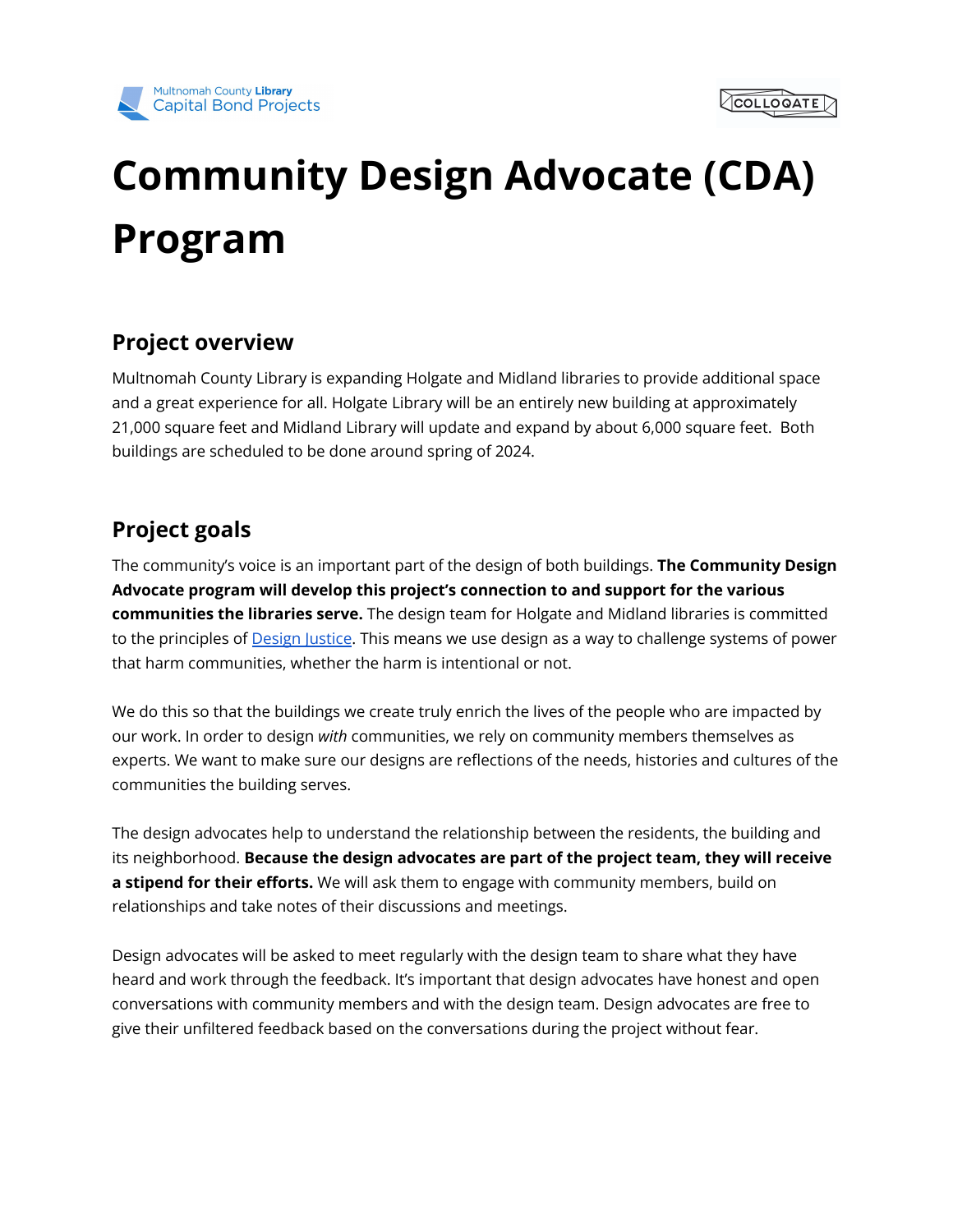## **Project structure**

The engagement portion of the project will allow design advocates to reach out to their community about the project, both informally and with scheduled meetings. Informal conversations are up to each design advocate, and each design advocate will invite community members to scheduled meetings with the project team. **We expect design advocates to spend 4-6 hours a week collaborating with us, and they will be paid a stipend for their efforts.**

There will be two series of meetings:

- 1. **Regular group meetings** with all Community Design Advocates and project team
- 2. **Regular listening sessions** with project team and community members

The milestones for the community design advocates program are as follows:

- **Late October 2021:** Bring design advocates on board
- **November 2021 - Late January 2022:** (4-6 hours/week)
	- Onboarding + training for design advocates, including Design Justice principles
	- Discussions about decision-making processes to be sure we are focusing on community voice
	- Design advocates lead activities with stakeholder communities, supported by design & engagement team
	- Community voice is included in library design options with focus on Design Justice
	- Community needs and opportunities shared by design advocates will be included in Design Justice document, highlighting community voices in design decisions
- **Late January - Early March 2022:** (4-6 hours/week)
	- Design advocates help define character and components of library spaces
	- Explore suggestions around building materials, art and representation, color palettes, and other details
	- Together with design team and library staff, discuss how design advocates would like to stay connected to this project and each other moving forward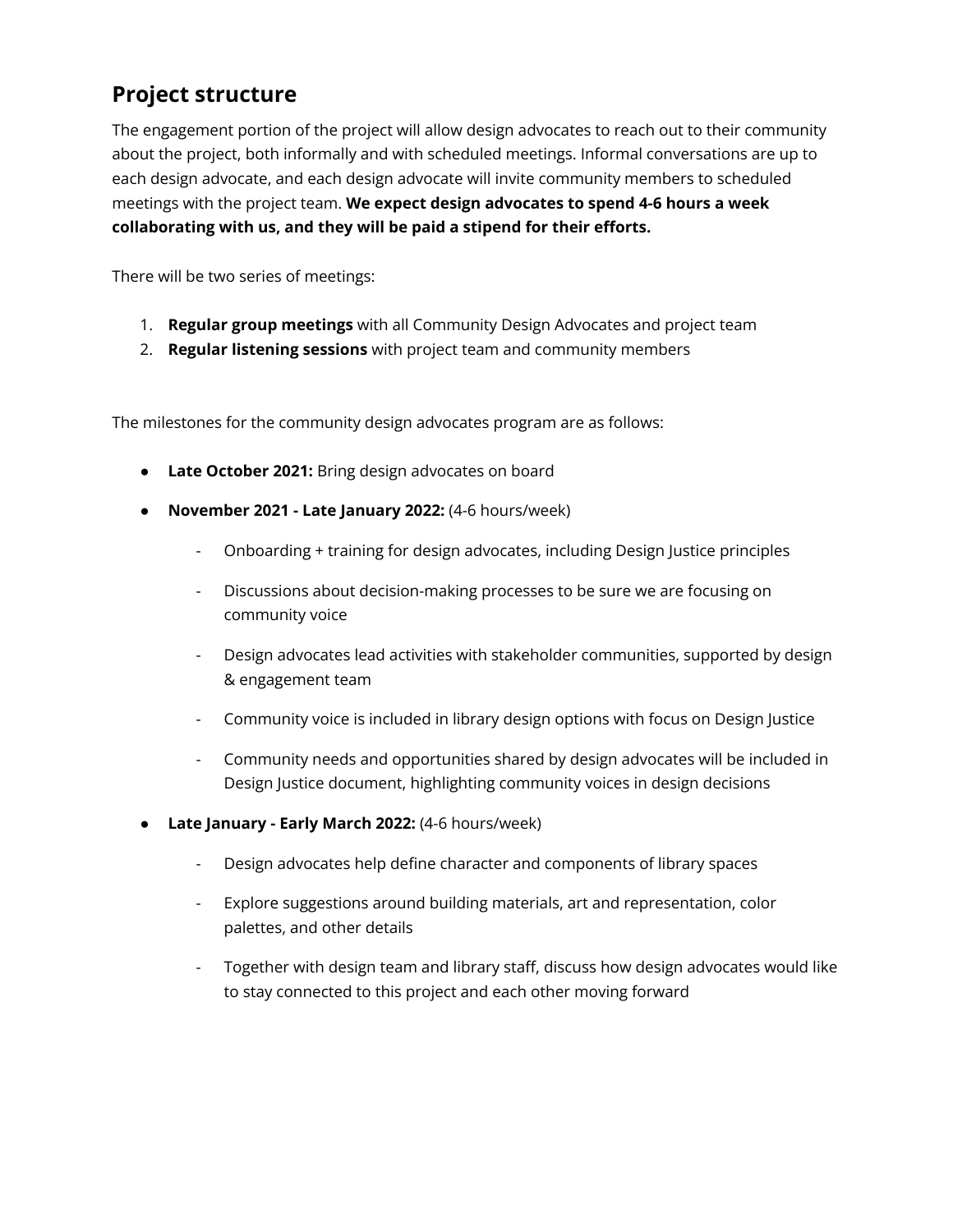## **Resources & support**

In this program, we often create materials to support our efforts, such as paper surveys, posters, newspapers, flyers, texting surveys etc. We will develop the materials with the design advocates.

#### **Community design advocates program general schedule**

We have attached a graphic schedule of the community design advocates process below, going through the program phases in addition to noting some of the important time frames for our work together.

#### Midland & Holgate libraries community design advocates program timeline